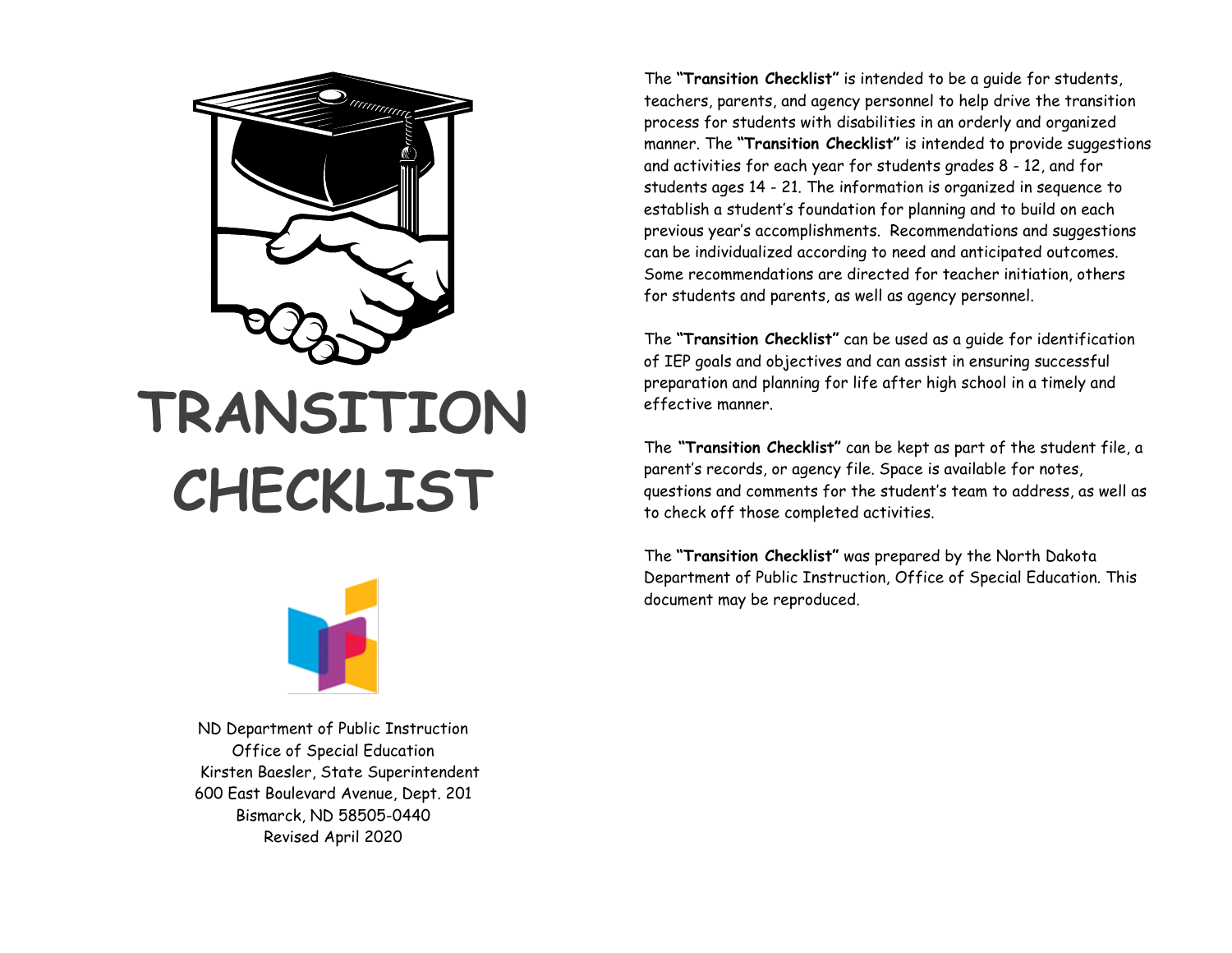## Grade 8 / Ages 13-14

Introduce transition as part of the IEP meeting: A student's IEP must include transition services by the time he/she turns 16, the IEP must include Measurable Postsecondary Goals and Statement of Transition Service Needs. Use the student's identified interests, needs and goals to drive the IEP process in these areas:

- $\checkmark$  Education or training
- $\checkmark$  Employment and
- $\checkmark$  Independent Living Skills (where appropriate)

Initiate awareness with student and family of the importance of long-range planning and discuss why it is important to think about and begin to plan for the future. Suggested activities:

- $\checkmark$  Group or individual activities, projects or reports on career planning, exploration and interests, job shadowing, employer visits and site interviews;
- $\checkmark$  Discussion between teacher, student(s), and parents;
- $\checkmark$  Consider having older student(s) serve in the role of peer mentor;
- $\checkmark$  Functional assessments to target community, vocational, and educational interests and needs.
- Provide training and support for student to participate in his/her IEP meeting and invite and encourage the student to participate in the IEP meeting to the best of his/her ability.
- Begin discussing the importance of taking responsibility for individual health care needs.
- Assist the student in exploring options for support to obtain a driver's permit/license/photo ID.
	- Assist the student in learning and verifying his/her Social Security number.

Provide information and begin discussion with student regarding his or her disability and its effects on educational needs, vocational implications, and personal learning style.

 $\overline{\phantom{a}}$  , and the contract of the contract of the contract of the contract of the contract of the contract of the contract of the contract of the contract of the contract of the contract of the contract of the contrac

\_\_\_\_\_\_\_\_\_\_\_\_\_\_\_\_\_\_\_\_\_\_\_\_\_\_\_\_\_\_\_\_\_\_\_\_\_\_\_\_\_\_\_\_\_

 $\overline{\phantom{a}}$  , and the contract of the contract of the contract of the contract of the contract of the contract of the contract of the contract of the contract of the contract of the contract of the contract of the contrac

Other identified needs and notes:

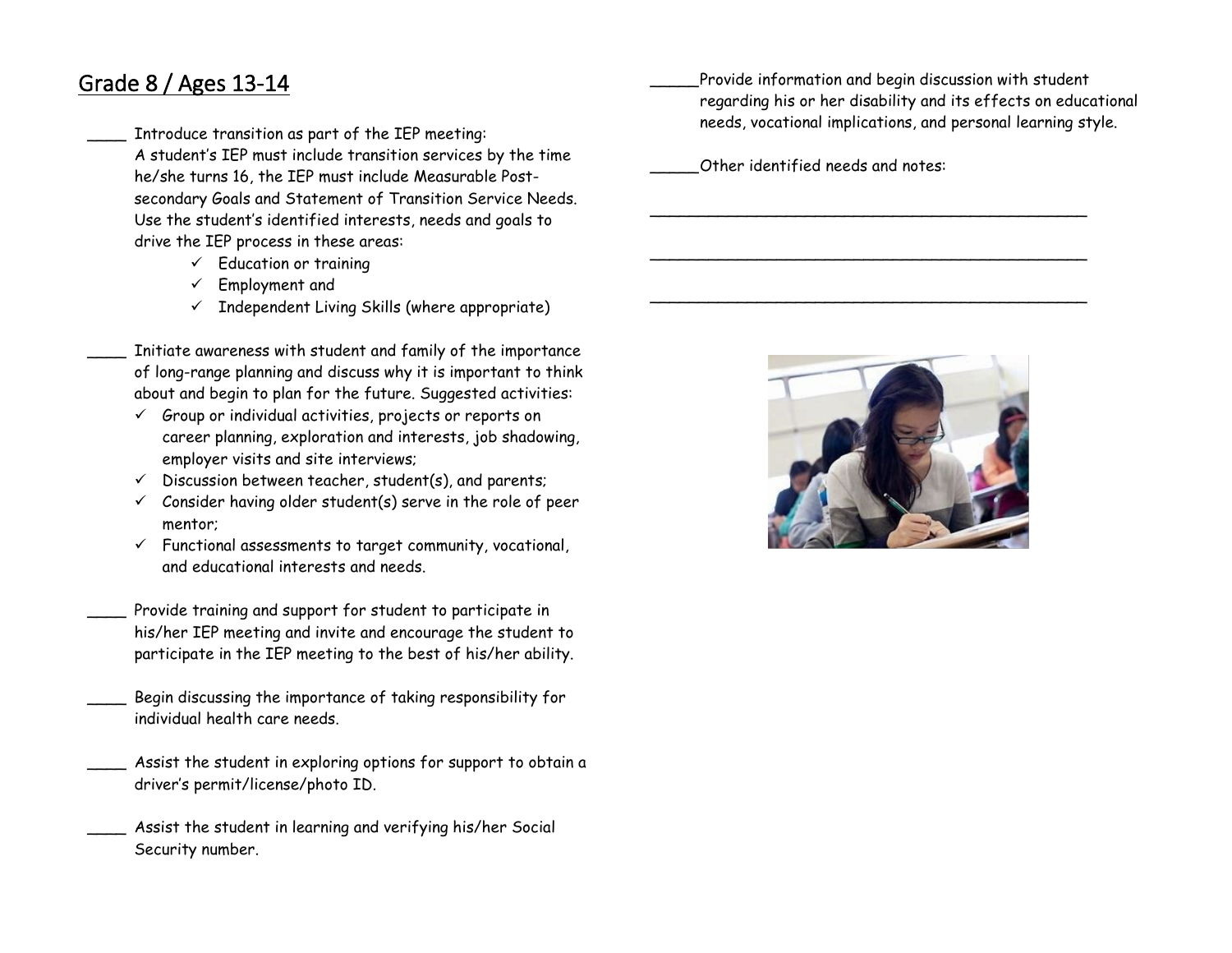#### Grade 9 / Ages 14-15

- Review the purpose and requirements of transition using the Transition Checklist, IEP and/or other resources.
	- $\checkmark$  Make necessary corrections/changes.
	- $\checkmark$  Review past accomplishments.

#### \_\_\_\_ At the IEP meeting:

- $\checkmark$  Involve the student and family in attending the IEP meeting and in decision making and development of IEP goals & objectives;
- $\checkmark$  A student's IEP must include transition services by the time he/she turns 16, the IEP must include Measurable Post-secondary Goals and Statement of Transition Service Needs. Use the student's identified interests, needs and goals to drive the IEP process in these areas:
	- $\checkmark$  Education or Training
	- $\checkmark$  Employment and
	- $\checkmark$  Independent Living Skills (where appropriate)

Continue awareness with the student and family of the importance of long-range planning and discuss why it is important to think ahead and begin to plan for the future. Suggested activities:

- $\checkmark$  Group or individual activities, projects or reports on career planning, exploration and interests, job shadowing, employer visits and site interviews;
- $\checkmark$  Discussion between teacher, student(s) and parents;
- $\checkmark$  Consider having older student(s) serve in the role of peer mentor;
- $\checkmark$  Functional assessments to target community, vocational, and educational interests and needs.
- \_\_\_\_\_Update skills student already possesses to reach his or her goals and those skills he or she needs to develop. Assess educational and personal strengths through formal or informal measures, which may include interviews with the student and parent and observations in the classroom and/or community.
- \_\_\_\_\_Support a student's involvement in high school organizations and/or activities and/or community activities.
- Assist the student in exploring options for support to obtain a driver's permit/license/photo ID.
- \_\_\_\_\_Explore transportation options with the student for access to the community.
- Help establish a work record and possible references, consider community/school work experiences for employment, local School to Work activities, Pre-Employment Transition Services (Pre-ETS) or job shadowing.
	- \_\_\_\_\_Suggest to the student that he/she take introductory courses to the "world of work". Offer courses that lead to his/her career goal. These may include involvement in dual credit courses or Career and Technical Education courses.

\_\_\_\_\_Discuss graduation timelines.

- \_\_\_\_\_Involve the student in developing a four-year educational plan with school guidance counselor to be CHOICE ready (postsecondary, workforce or military) at graduation.
- \_\_\_\_\_Continue to provide information and initiate discussion with student regarding his or her disability and its effect on educational needs, vocational implications and personal learning style.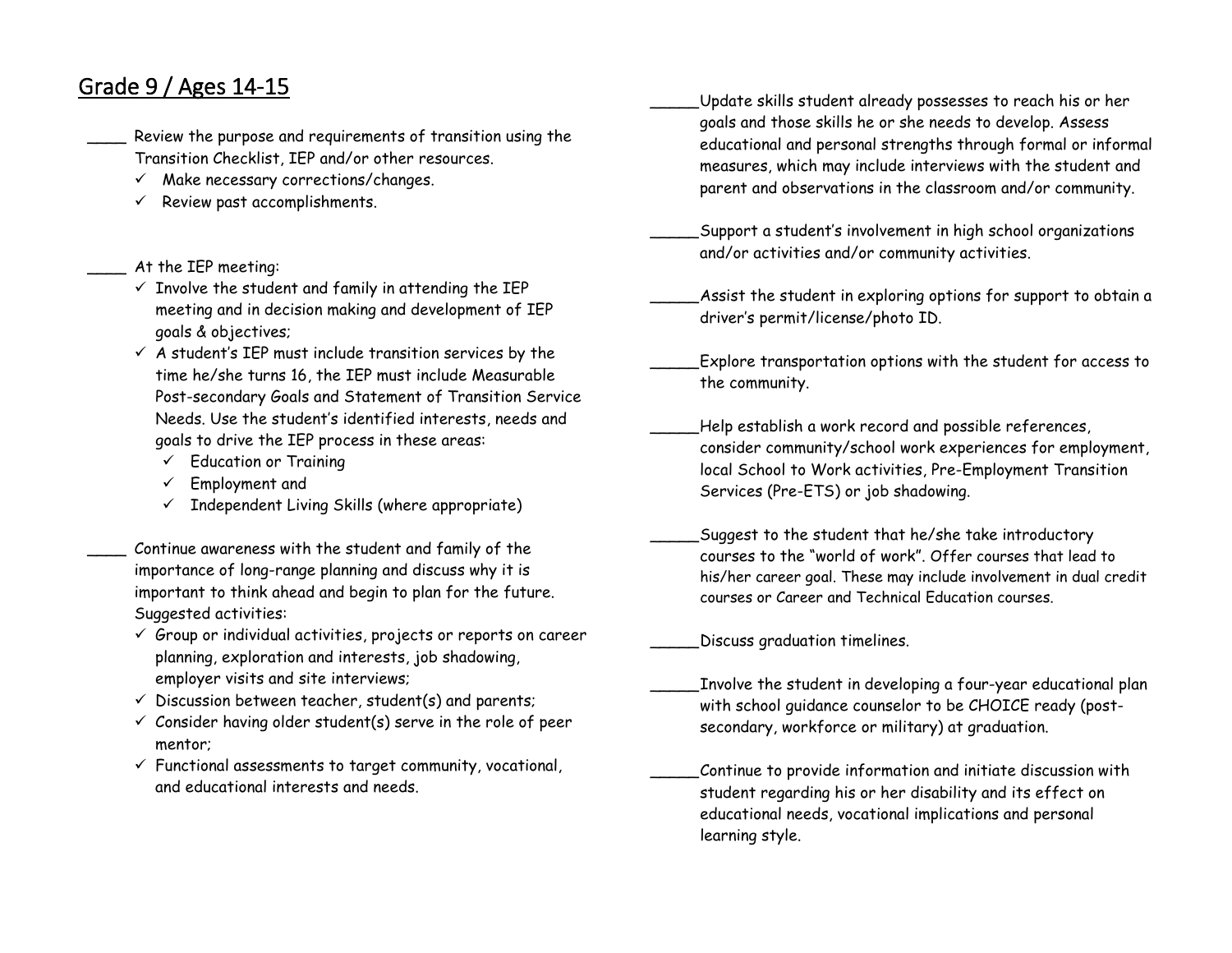- Work with students and parents to transition from pediatric to adult healthcare. Ideas include scheduling appointments, answering provider's questions, keeping own records, etc.
- Other identified needs and notes:

 $\overline{\phantom{a}}$  ,  $\overline{\phantom{a}}$  ,  $\overline{\phantom{a}}$  ,  $\overline{\phantom{a}}$  ,  $\overline{\phantom{a}}$  ,  $\overline{\phantom{a}}$  ,  $\overline{\phantom{a}}$  ,  $\overline{\phantom{a}}$  ,  $\overline{\phantom{a}}$  ,  $\overline{\phantom{a}}$  ,  $\overline{\phantom{a}}$  ,  $\overline{\phantom{a}}$  ,  $\overline{\phantom{a}}$  ,  $\overline{\phantom{a}}$  ,  $\overline{\phantom{a}}$  ,  $\overline{\phantom{a}}$ 

 $\overline{\phantom{a}}$  ,  $\overline{\phantom{a}}$  ,  $\overline{\phantom{a}}$  ,  $\overline{\phantom{a}}$  ,  $\overline{\phantom{a}}$  ,  $\overline{\phantom{a}}$  ,  $\overline{\phantom{a}}$  ,  $\overline{\phantom{a}}$  ,  $\overline{\phantom{a}}$  ,  $\overline{\phantom{a}}$  ,  $\overline{\phantom{a}}$  ,  $\overline{\phantom{a}}$  ,  $\overline{\phantom{a}}$  ,  $\overline{\phantom{a}}$  ,  $\overline{\phantom{a}}$  ,  $\overline{\phantom{a}}$ 

\_\_\_\_\_\_\_\_\_\_\_\_\_\_\_\_\_\_\_\_\_\_\_\_\_\_\_\_\_\_\_\_\_\_\_\_\_\_\_\_



## Grade 10 / Ages 15-16

Review the purpose and requirements of transition using the Transition Checklist, IEP and/or other resources.

- $\checkmark$  Review with student & parent(s);
- $\checkmark$  Make any necessary corrections.

Continue dialogue with student and family of the importance of long-range planning and why it is important to carefully plan for the future. Suggested activities:

- $\checkmark$  Group or individual activities, projects or reports on career planning, exploration and interests, job shadowing, employer visits and site interviews;
- $\checkmark$  Continued discussion between teacher, student(s) and parents;
- $\checkmark$  Consider having older student(s) serve in the role of peer mentor;
- $\checkmark$  Functional assessments to target community, vocational, and educational interests and needs.

#### At the IEP meeting:

- $\checkmark$  Encourage/ask the student and parents to invite other team members to the IEP meeting;
- $\checkmark$  Involve student and family in decision making and development of IEP goals and objectives as they relate to transition; By age 16, the IEP must include Measurable Post-secondary Goals and Statement of Transition Service Needs, including courses of study needed for the student to work towards meeting the Measurable Post-secondary Goals in these areas:
	- $\checkmark$  Education or training
	- $\checkmark$  Employment, and
	- $\checkmark$  Independent Living Skills (where appropriate)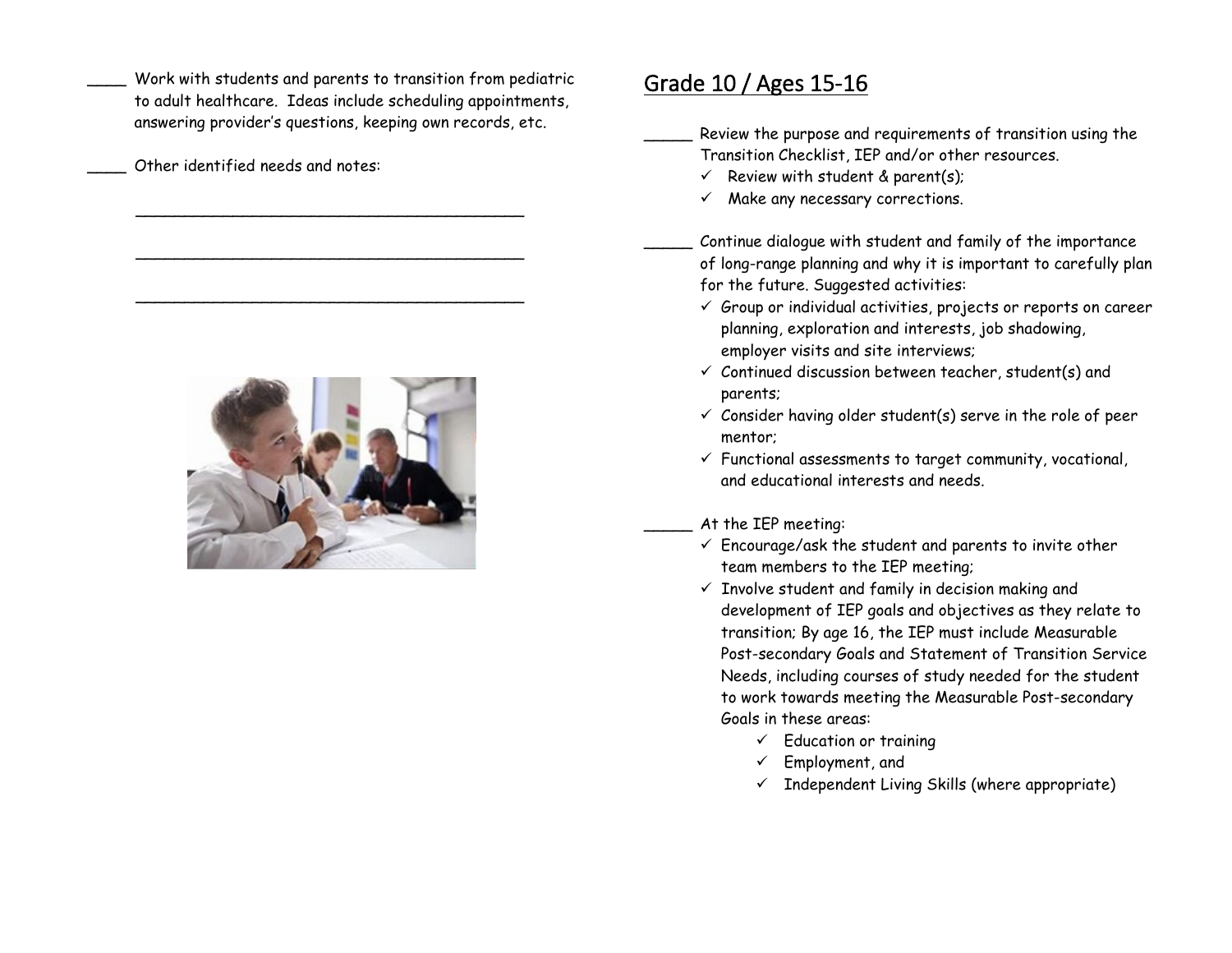- Continue to prepare the student to participate and/or lead his/her IEP meeting in a meaningful way. Consider having the student lead his or her own IEP meeting by introducing team members and stating what is working well and not working well at the present time.
- Assess the need for assistive technology to assist with Education, Employment and Independent Living.
- To help establish a work record and possible references, encourage part-time work experiences through student involvement in Job Service and/or Vocational Rehabilitation (VR), through school or community businesses, local School to Work activities, Pre-Employment Transition Services (Pre-ETS), or job shadowing.
- Introduce self-advocacy and social skills which can be incorporated into the IEP meeting, employer sites, classroom and social activities. Practice with student, peers, parents, and staff in simulated experiences. Provide feedback to student and praise positive actions.
	- Share resources with student/family to explore financial resources for persons with disabilities related to housing, economic assistance programs, personal income and asset restrictions, if appropriate.
- As a team discuss and consider supported decision making, guardianship, and/or" Transfer of Rights".
	- Consider transportation needs for current work and/or activities and support current training needs.
- Ask guidance counselor to coordinate interest and aptitude tests (i.e.: CHOICES, COPS) for employment goals.
- Meet with quidance counselor to discuss the results of testing and to understand how the results relate to career goals.
- \_Help the student identify at least three people who might agree to be listed as references who know the student in a role other than as a family member or friend.
- \_\_\_\_\_\_If interested in pursuing post-secondary education or training, the student should:
	- Begin reviewing websites and catalogs for post-secondary institutions, apprenticeships and/or related careers;
	- Attend Career and College Fairs;
	- Ask about Disability Services Office at the colleges and the accommodations available to students with disabilities;
	- Take courses that lead to your career goal; These may include dual credit courses or Career Technical Education courses;
	- Consider high school/business mentorship as part of high school coursework.
	- \_\_\_\_\_\_Continue to provide information and discussion with student regarding his or her disability and its effect on education needs, vocational implications, and personal learning style.
- Suggest the student participate in extracurricular events, high school activities and/or community activities.
- \_\_\_\_\_\_Encourage the student to talk with his/her doctor and parents about health care needs so he/she will be ready to responsibly move from pediatric to adult healthcare.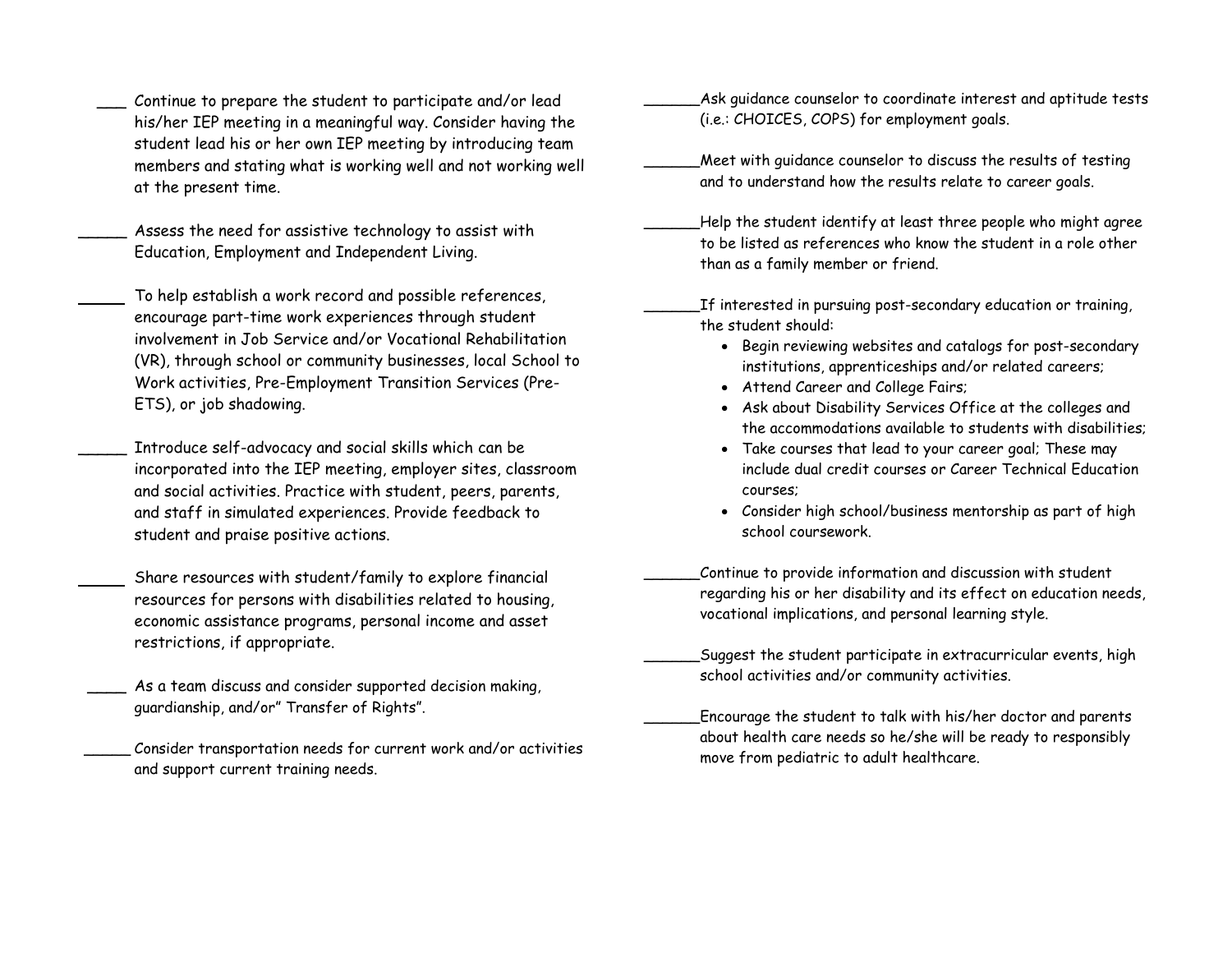Other identified needs and notes.

 $\overline{\phantom{a}}$  , where the contract of the contract of the contract of the contract of the contract of the contract of the contract of the contract of the contract of the contract of the contract of the contract of the contr

\_\_\_\_\_\_\_\_\_\_\_\_\_\_\_\_\_\_\_\_\_\_\_\_\_\_\_\_\_\_\_\_\_\_\_\_\_\_\_\_\_\_\_\_\_

 $\overline{\phantom{a}}$  , where the contract of the contract of the contract of the contract of the contract of the contract of the contract of the contract of the contract of the contract of the contract of the contract of the contr

# Grade 11 / Ages 16-17

 \_\_\_\_\_ Review transition related activities and accomplishments quarterly using the Transition Checklist, IEP and/or other resources.

- $\checkmark$  Review with student & parent(s);
- $\checkmark$  Make any necessary corrections.

 \_\_\_\_\_ Student involvement for long range planning should now be at the *exploration/implementation stage*. Suggested activities for the student include:

- $\checkmark$  Continued group or individual activities, projects or reports on career planning, exploration and interests, job shadowing, employer visits and site interviews;
- $\checkmark$  Discussion between teacher, student(s) and parents to finalize plans;
- $\checkmark$  Consider being a peer mentor to younger student(s);
- $\checkmark$  Functional assessments to target community, vocational and educational interests and needs.

At the IEP meeting:

- $\checkmark$  Encourage/ask the student and parents to invite team members to the IEP meeting;
- $\checkmark$  The teacher, student, and parents should identify and invite representatives from adult services to the meeting as appropriate based on student need (VR, Developmental Disabilities (DD), Job Service, etc.).

 \_\_\_\_\_ Involve student and family in decision making and development of IEP goals and objectives as they relate to transition. The IEP must include Measurable Post-secondary Goals and Statement of Transition Service Needs, including courses of study needed for the student to meet the Measurable Postsecondary goals in these areas:

- $\checkmark$  Education or training
- $\checkmark$  Employment, and
- $\checkmark$  Independent Living (where appropriate)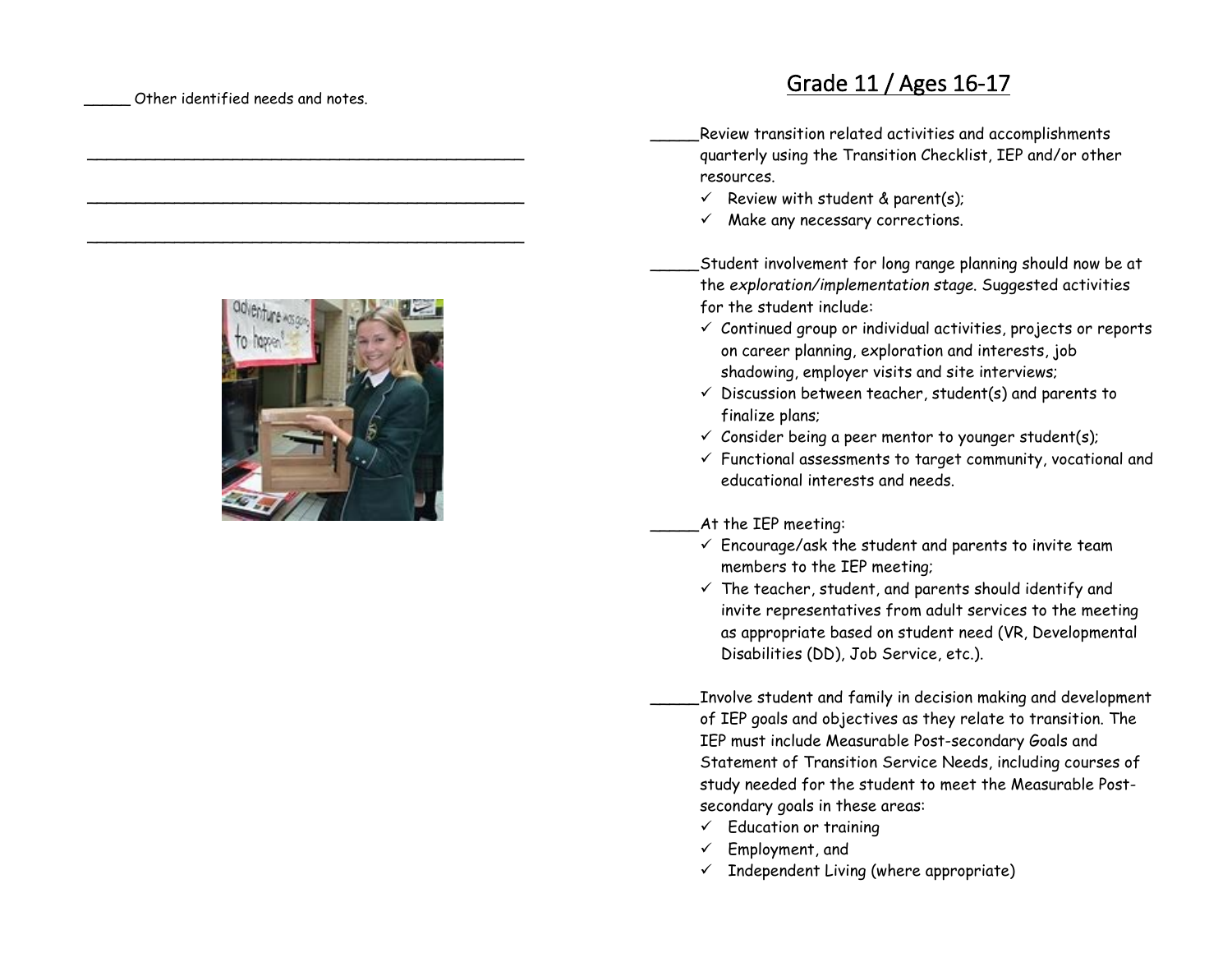- $\checkmark$  As appropriate, work to increase student and parent participation in IEP meeting (introduce members, participation, discuss present level, goals and objectives, seek input, facilitate IEP meeting, etc.);
- $\checkmark$  Develop the transition services (coordinated set of activities) needed to facilitate the student's movement from school to post school activities in the area of:
	- $\checkmark$  Post-secondary education,
	- $\checkmark$  Career and Technical Education,
	- $\checkmark$  Continuing and adult education,
	- $\checkmark$  Adult services
	- Independent living, or
	- $\checkmark$  Community participation.
- Encourage and support the student in leading his/ her own IEP meeting.
	- Continue to assess the need for assistive technology to assist with Education, Employment and Independent Living.
	- To help establish a work record and possible references, encourage part-time work experiences through student involvement in Job Service and/or Voc. Rehab., through school or community businesses, local School to Work activities, Pre-Employment Transition Services (Pre-ETS), or job shadowing.
- Help the student identify at least three people who might agree to be listed as references who know the student in a role other than as a family member or friend.
- Continue to discuss the need for self-advocacy/determination.
- Incorporate advocacy and social skills into the IEP meeting, employer sites, classroom and social activities. Role play with

student, peers, parents, and staff in simulated experiences. Provide feedback to student and praise positive actions.

- Suggest or assist the student in completing eligibility/application process for needed adult services (VR, DD), if not already accomplished. Establish rapport by making and keeping appointments with identified agency representatives, using Transition Checklist and IEP information.
- \_\_\_\_\_Assist the student/family in developing an alternate life and career plan and resources as a "back up" to the original plan. Identify and seek necessary supports.
- \_\_\_\_\_Support the student/family in finalizing and documenting guardianship, if appropriate.
- \_\_\_\_\_Finalize the Transfer of Rights with student and parents (One year before the student turns 18).
- \_\_\_\_\_If pursuing post-secondary education, the student should:
	- $\checkmark$  Visit post-secondary institutions of interest and visit the Disability Services Office to discuss appropriate accommodations;
	- $\checkmark$  Arrange and prepare for the ACT or SAT (with accommodations, if necessary);
	- $\checkmark$  Attend Career and College Fairs at high school and in the community;
	- $\checkmark$  Take courses that lead to career goals and prepare for college. These may include dual credit or Career and Technical Education courses.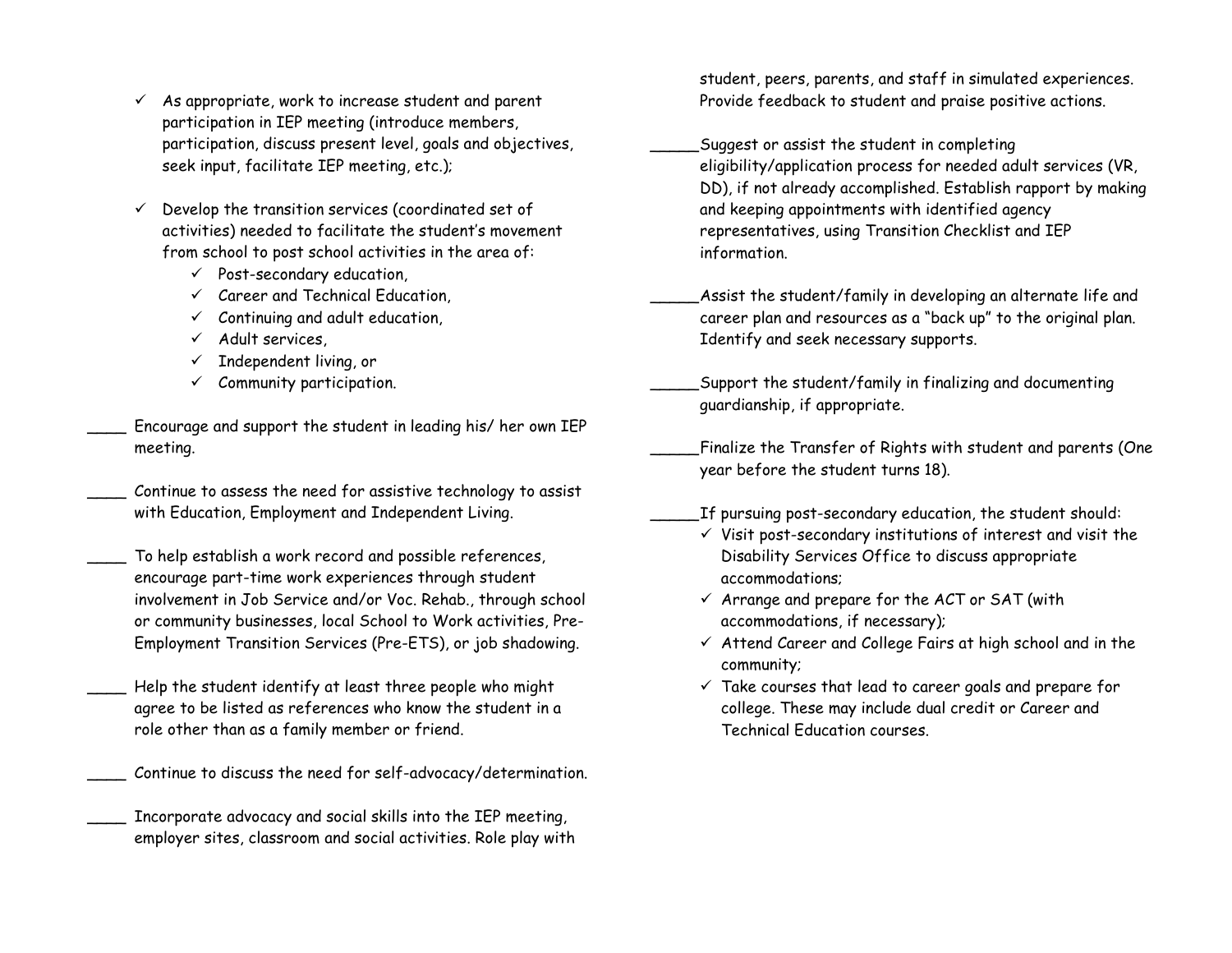Encourage student to be able to independently discuss his or her disability and its effect on educational needs, vocational implications and personal learning style.

 $\overline{\phantom{a}}$  , and the contract of the contract of the contract of the contract of the contract of the contract of the contract of the contract of the contract of the contract of the contract of the contract of the contrac

 $\overline{\phantom{a}}$  , and the contract of the contract of the contract of the contract of the contract of the contract of the contract of the contract of the contract of the contract of the contract of the contract of the contrac

\_\_\_\_\_\_\_\_\_\_\_\_\_\_\_\_\_\_\_\_\_\_\_\_\_\_\_\_\_\_\_\_\_\_\_\_\_\_\_\_\_\_\_\_\_

Other identified needs and notes:



#### Grade 12 / Ages 17-21

 \_\_\_\_\_ Review transition related activities and accomplishments monthly using the Transition Checklist, IEP and/or other resources.

- $\checkmark$  Review with student & parent(s);
- $\checkmark$  Make any necessary corrections.

 \_\_\_\_\_ Student interest for long range planning should be at the *implementation stage*. Suggested activities for the student include:

- $\checkmark$  Discussion between teacher, student and parents to finalize career plan;
- $\checkmark$  Consider serving as a peer mentor to younger student(s).

 \_\_\_\_\_ If student remains undecided about vocational opportunities, consider:

- $\checkmark$  Group or individual activities, projects or reports on career planning, exploration and interests, employer visits, job shadowing and site interviews;
- $\checkmark$  Functional assessments to target community, vocational, and educational interests and needs.

At the IEP meeting:

- $\checkmark$  Have student invite team members to the IEP meeting;
- $\checkmark$  Identify and invite representatives from adult services to the meeting as appropriate based on student need (VR, DD, Job Service, etc.);
- $\checkmark$  Encourage the student to lead his or her own IEP meeting.
- $\checkmark$  Involve student and family in decision making and development of IEP goals and objectives as they relate to transition;
- $\checkmark$  Address and resolve any final issues or concerns regarding the implementation phase of students' measurable postsecondary goal;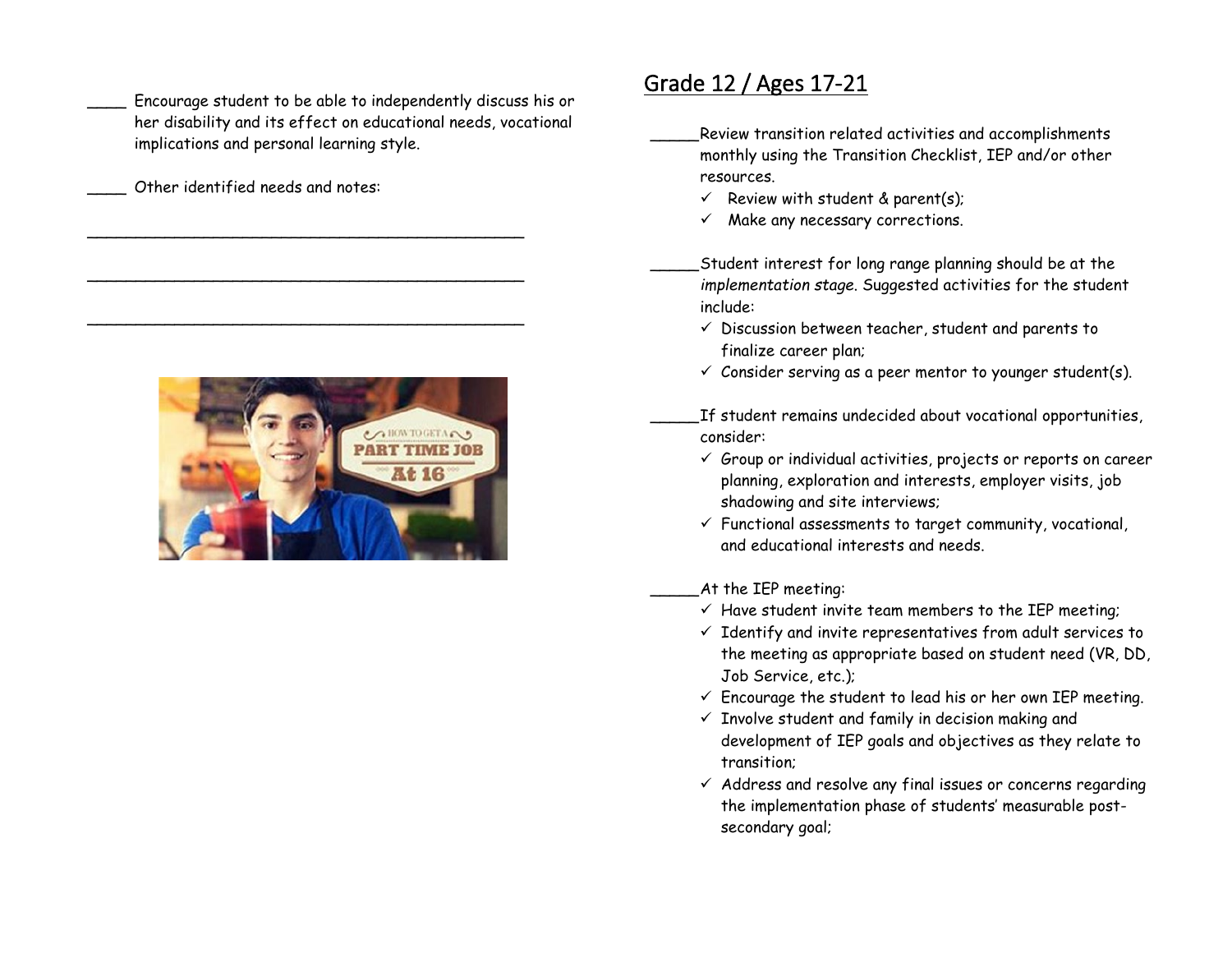- $\checkmark$  Work with student as appropriate to facilitate portions of meeting with parents or teacher using self-advocacy and social skills;
- $\checkmark$  Review all transition components of the IEP to ensure student plan is in place with supports identified as necessary. Use the students identified interests, needs and goals to drive the IEP process in these areas:
	- $\checkmark$  Education or training
	- $\checkmark$  Employment, and
	- $\checkmark$  Independent Living Skills (where appropriate)
- Continue to assess the need for assistive technology to assist with Education, Employment and Independent Living.
- Maintain part-time work experiences in school or community with supports as needed from Vocational Rehabilitation, Job Services or local community businesses. Remain involved in School to Work activities and Pre-Employment Transition Services (Pre-ETS).
- Provide opportunities to practice job interviewing skills, complete job applications and resumes, etc.
- Work with the student to review and finalize vocational options. The student should keep copies of high school transcripts, diploma, resume, practice applications, employer information and the IEP.
- Work with the student to review and complete residential options and services. Encourage the student to apply for appropriate programs regarding rent information, subsidized housing, and residential facilities.
- Encourage the student/family to identify and implement medical needs, medical/dental insurance, health care providers, medical assistance, mental health services, personal care attendant, adaptive equipment, etc.
- \_\_\_\_\_Work with the student/family to develop a long-term financial support plan to include income support, banking needs, social security income, and medical assistance.
- Prior to the student's exit from secondary school, provide the student with a Summary of Performance (SOP), which shall also include recommendations on how to assist the student in meeting his/her Measurable Post-secondary Goals.

\_\_\_\_\_Make available advocacy/support services.

\_\_\_\_\_Encourage the student/family to complete eligibility/application process for needed adult services and support, if not already accomplished. Establish rapport by making and keeping appointments with identified agency representatives.

\_\_\_\_\_If pursuing post-secondary education, the student should:

- $\checkmark$  Visit post-secondary institution of interest and staff from the Disability Service Office for introduction, tour, identification of assistance, assistive technology, etc.;
- $\checkmark$  Complete all applications for Student Aid by mid-year of exiting;
- $\checkmark$  Request high school send a full transcript to postsecondary institution where you have been accepted;
- $\checkmark$  Be able to access Social Security card, picture ID/Driver's license, voter registration and birth certificate;
- $\checkmark$  If not done as a junior, take the ACT or SAT (with accommodations, as necessary) for admission, placement and/or scholarship awards;
- $\checkmark$  Take courses that lead to career goals and prepare for college. These may include dual credit or Career and Technical Education courses;
- $\checkmark$  Identify, select and apply for post-secondary schools or other training programs.

\_\_\_\_\_If seeking employment, the student should -